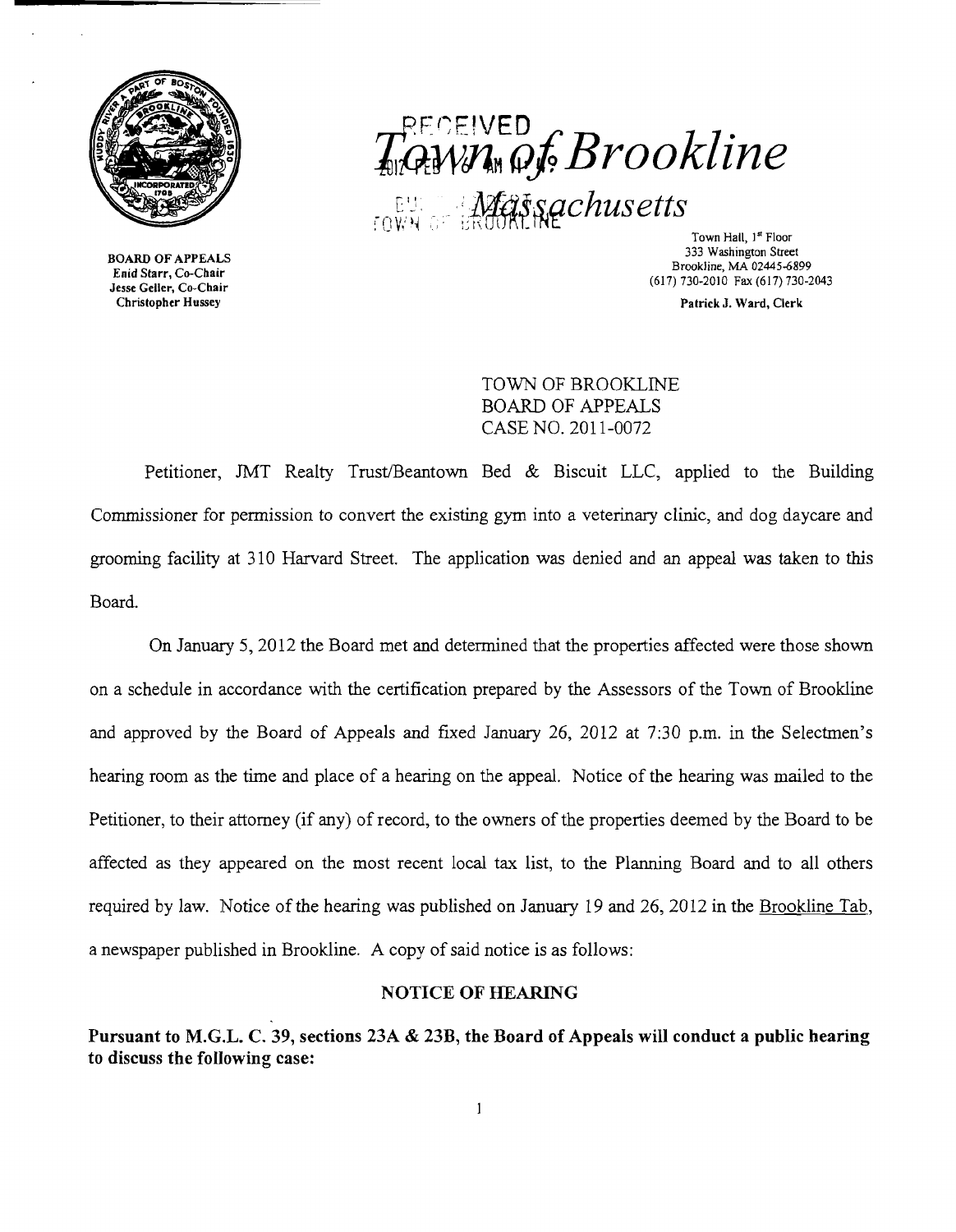Petitioner: JMT Realty Trust/Beantown Bed & Biscuit LLC

Owner: JMT Realty Trust Location of Premises: 310 HARVARD ST Date of Hearing: January 26, 2011 Time of Hearing: 7:15 p.m. Place of Hearing: Selectmen's Hearing Room, 6<sup>th</sup> Floor

A public hearing will be held for a variance and/or special permit from:

- 1. 4.07; Table of Uses (dog day care, not listed), variance required.
- 2. 4.07; Table of Uses, Use #20A (veterinarian including holding facilities), special permit required.
- 3. 4.07; Table of Uses, Use #47 (noise, odors, refuse matter), variance required.
- 4. 5.06.4.b.1; Special District Regulations, special permit required.
- 5. 5.09; Design Review, special permit required.
- 6. 8.02.2; Alteration or Extension, special permit required.
- 7. Modification, as required, of Board of Appeals case # 2475 dated 7-1-1981 that allowed the conversion of not more than 3300 sf of basement into office space.

of the Zoning By-Law to construct a parking area to convert the existing gym into a veterinary clinic, and dog daycare and grooming facility at 310 HARVARD ST.

Said premise located in a G-1.75(CC) business district.

*Hearings, once opened, may be continued by the Chair to a date and time certain. No further notice will be mailed to abutters or advertised in the TAB. Questions regarding whether a hearing has been continued, or the date and time ofany hearing may be directed to the Zoning Administrator at 617-734 2134 or check meeting calendar* 

*at:http://calendars. town. brookline. rna. uslMasterTownCalandarl?FormID=158.* 

The Town of Brookline does not discriminate on the basis of disability in admission to, access to, or *operations ofits programs, services or activities. Individuals who need auxiliary aids for effective*  communication in programs and services of the Town of Brookline are invited to make their needs *known to the ADA Coordinator, Stephen Bressler, Town ofBrookline,* 11 *Pierce Street, Brookline, MA 02445. Telephone:* (617) *730-2330; TDD* (617) *730-2327.* 

# Enid Starr Jesse Geller Christopher Hussey

At the time and place specified in the notice, this Board held a public hearing. Present at the hearing was Chairman, Enid Starr and Board Members, Mark Zuroff and Christopher Hussey. The case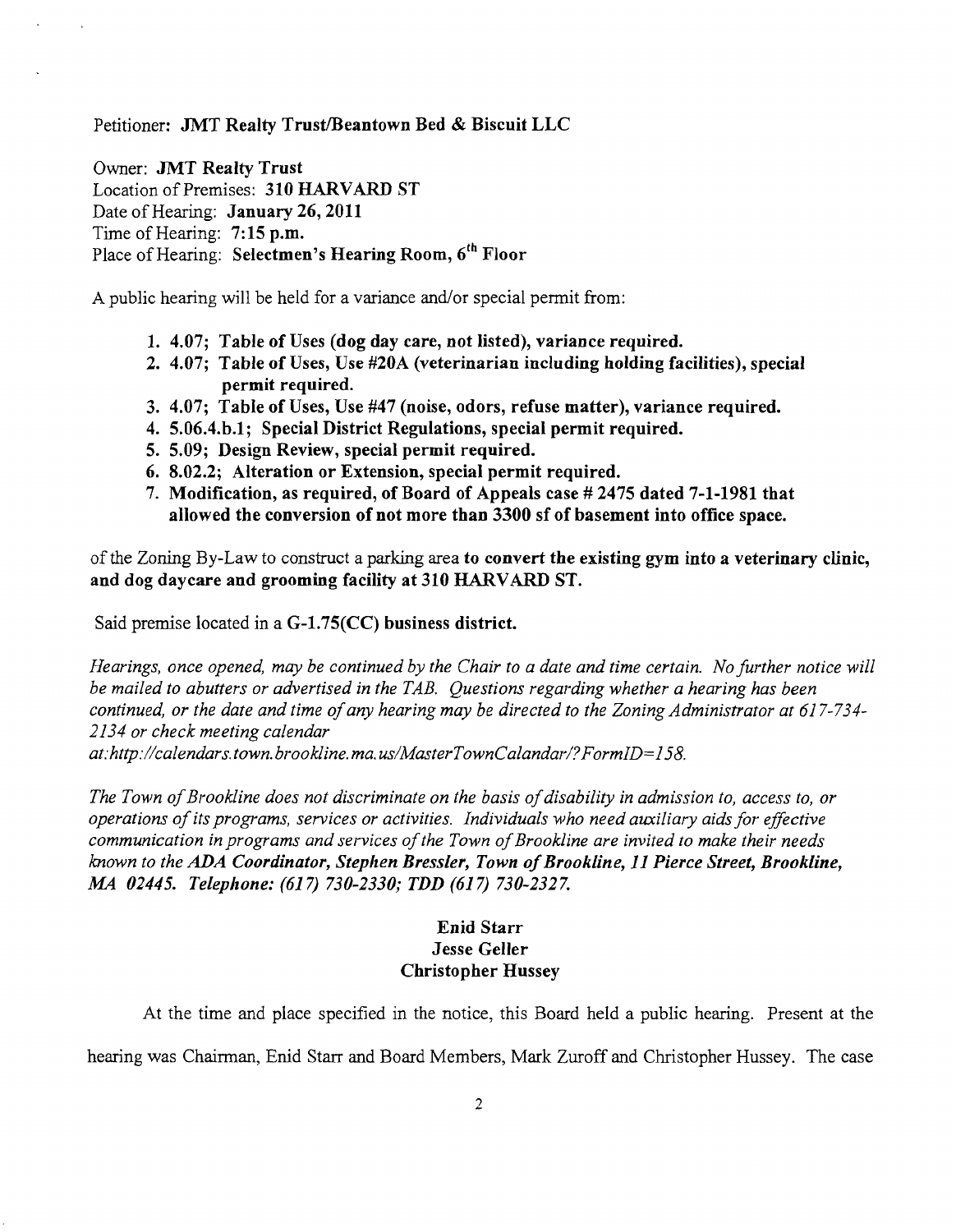was presented by the attorney for the petitioner, Robert L. Allen Jr., 300 Washington Street, Brookline MA 02445. Also in attendance was Richard Tuck, trustee of the building owner JMT Realty Trust, Adam Van Der Beek and Jonathon Cleveland, owners of Beantown Bed & Biscuit LLC, and Scott Learned, mechanical engineer for the property.

Mr. Allen described the property located at 310 Harvard Street, Brookline, Massachusetts as a 4,100 square foot basement space. The building is immediately adjacent to the Coolidge Corner Arcade Building and the Centre Street East public parking lot to the rear. A pedestrian passageway leading from the public parking lot to Harvard Street runs along the side of the building, the main entrance to which is located along this passageway. The applicant, Beantown Bed and Biscuit, wishes to convert the basement space that was previously used as a gym into a veterinary, grooming and dog daycare facility.

 $\frac{1}{2}$  $\frac{1}{2}$ 

> Mr. Allen described the applicant's business, which currently runs its operation in Somerville, as a luxury interactive daycare, overnight boarding and walking service for all varieties of dogs. The company is committed to providing dogs with a fun, loving, clean, and, most importantly, safe environment in which to socialize and play. The company strives to give customers peace of mind knowing that their pet is receiving the best care possible while away. The proposed business will include daycare, available from 6am-8pm weekdays and 10am-4pm weekends. Handlers will be onsite at all times. The majority of dogs will be picked up and dropped off by handlers in order to reduce the traffic impact in the area. The business will also provide overnight boarding: The facility's overall capacity is 50 dogs, with overnight capacity limited to 25 dogs. Onsite will also be a veterinary clinic which will incorporate two exam rooms and a lab room. The clinic will be designed to provide general canine wellness services. A veterinarian will be on call 24-hours a day, with onsite hours of IOam-2pm Tuesday thru Saturday.

The company will also provide onsite grooming services, available 10am-4pm, Monday thru Saturday.

3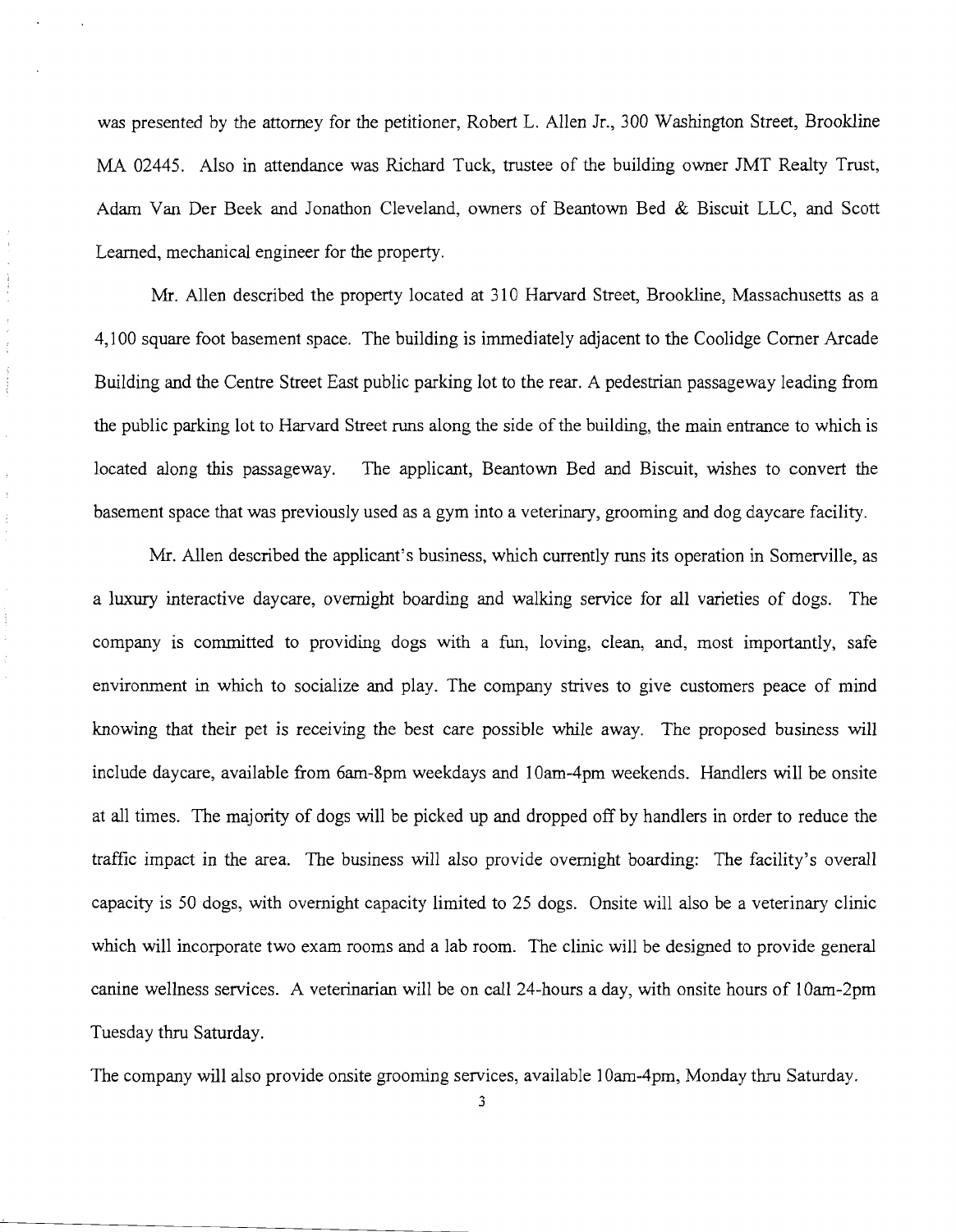Mr. Allen explained that the applicants have taken several measures to address issues of noise, odor and waste disposal relative to their services. He introduced Scott Learned, a mechanical engineer from Design Learned Inc., a design firm specializing in animal care facility engineering. Mr. Learned stated that he has designed over 200 similar animal care facilities and has designed a system that would be appropriate for this location. Regarding noise, there will be a Chicago Ceiling sound installation system installed that should render any canine noise inaudible to the abutting businesses. This system will also insulate noise from room to room within the premises. Regarding waste, the daycare exercise room will include a simple in-floor drainage system for liquid waste which allows for easy cleaning with antiviral/anti-odor disinfectant. Solid waste will be picked up and disposed of in a separate commode. All waste will flow into the sewer system and there will be no additional waste management issues beyond those created by any other business Odor control and proper air quality/circulation are paramount priorities. The HVAC system will be completely overhauled to create proper circulation and disposal of air in the premises. Further, appropriate anti/viral/anti-odor cleaners will be used on a daily basis.

The Board inquired as to the veterinary facility, specifically safety issues and theft relative to controlled substances onsite. Mr. Learned stated that controlled substances would be onsite, but would be treated similarly to a pharmacy. The storage space would be locked and there would be a security system in place, along with video surveillance.

Mr. Allen discussed several zoning issues regarding the proposal. Under Zoning By-Law Section 4.07 (Table of Uses), dog daycare/kennel is not listed as a use. Mr. Allen stated, however, that Section 4.07 #20 allows a "clinic of a licensed vet for treatment of animals including holding facilities" by way of Special Permit. It is Petitioner's position, Mr. Allen argued, that Bylaw 4.07 is not applicable and the requested use falls under Use #20.. Mr. Allen stated that the Bylaws were drafted several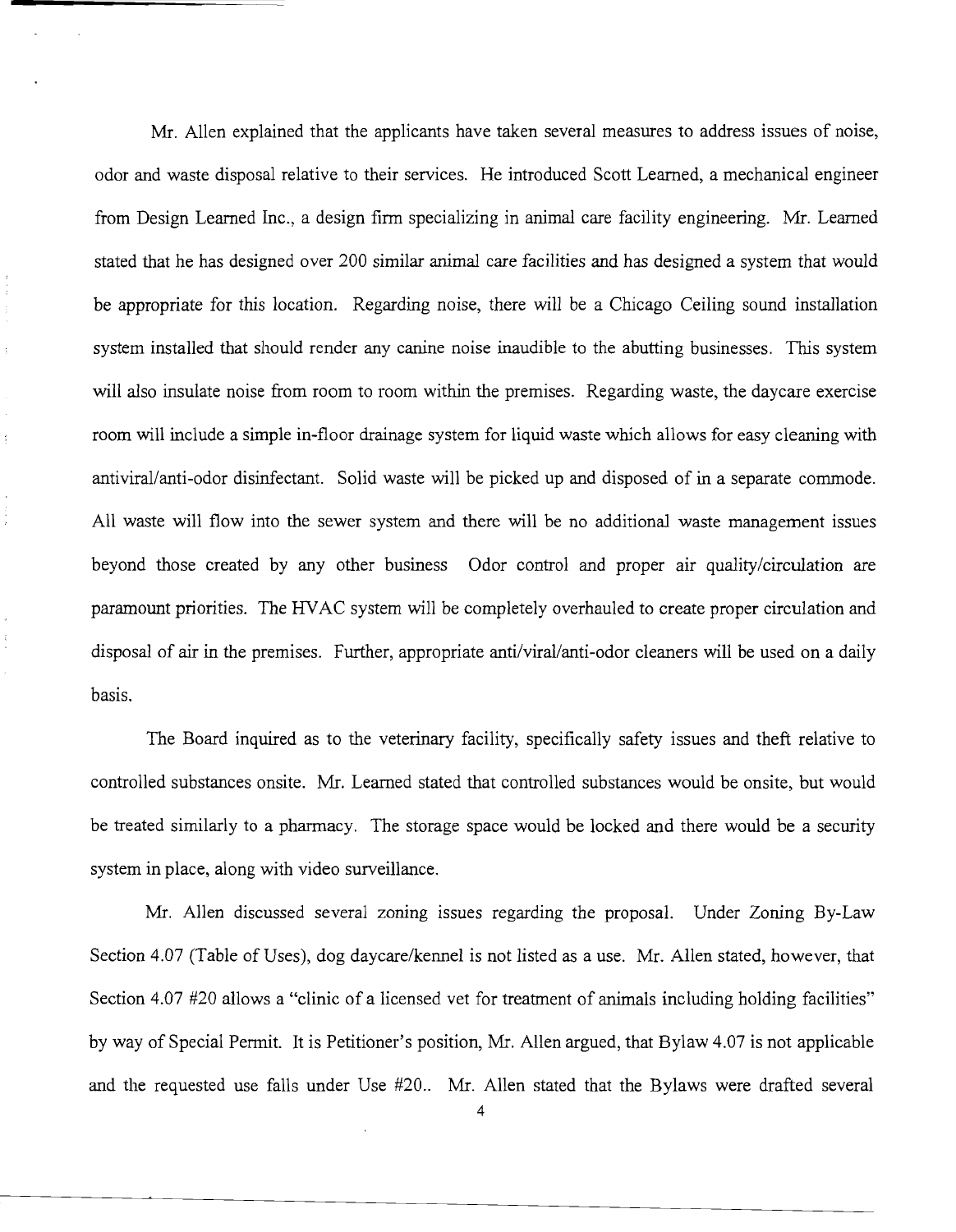decades ago, at a time where modern wellness/daycare facilities for dogs did not exists and, furthermore, the Petitioner's proposed use likely falls under the categories described in Use #20. As stated in the Petitioner's proposal, the business plan includes a veterinary clinic, which is allowed by way of special permit. Further, indoor daycare and overnight holding of dogs falls under the "holding facility" use under the regulations and would not be subjected to the variance standard. Regarding Section 4.07 (Table of Uses) #47 for any use that is "noxious, offensive...by reason of odors, etc." Petitioner argues that this use is inapplicable to the petitioner's business operation and would conversely fall into the use described under Use #20. Mr. Allen asked the Board to draw their attention to Section 9.09.l.d where the Board may grant a use variance only on a lot that conforms to existence of a historically significant structure that is being preserved and restored in a manner that justifies the relief sought and is an important part of maintaining the property. The Landlord is on the record as saying this is tough space to rent out and with the taxes the income from this basement unit is necessary. Mr. Allen argued, however, that Section 4.07 #47 is more applicable to industrial use, such as refinery, human waste plant, or other such uses and, thus, a variance would be required. Here, a veterinary clinic and dog daycare should not be classified as an industrial use, as it more appropriately falls in line with Use #20. Use #20 allows by Special Permit "a clinic of a licensed vet for treatment of animals including holding facilities" and requires that "studies by recognized experts shall be submitted to insure the use will be constructed so as to safeguard nearby properties against undue noise, odor, and improper waste disposal." Mr. Allen stated that the factors for special permit were met and that the specific site is an appropriate location for such use, the use will not adversely affect the neighborhood, there is no nuisance or serious hazard to vehicles or pedestrians, adequate and appropriate facilities will be provided for the proper operation and proposed use, and development will not have a significant adverse effect on the supply on housing available for low and moderate income people.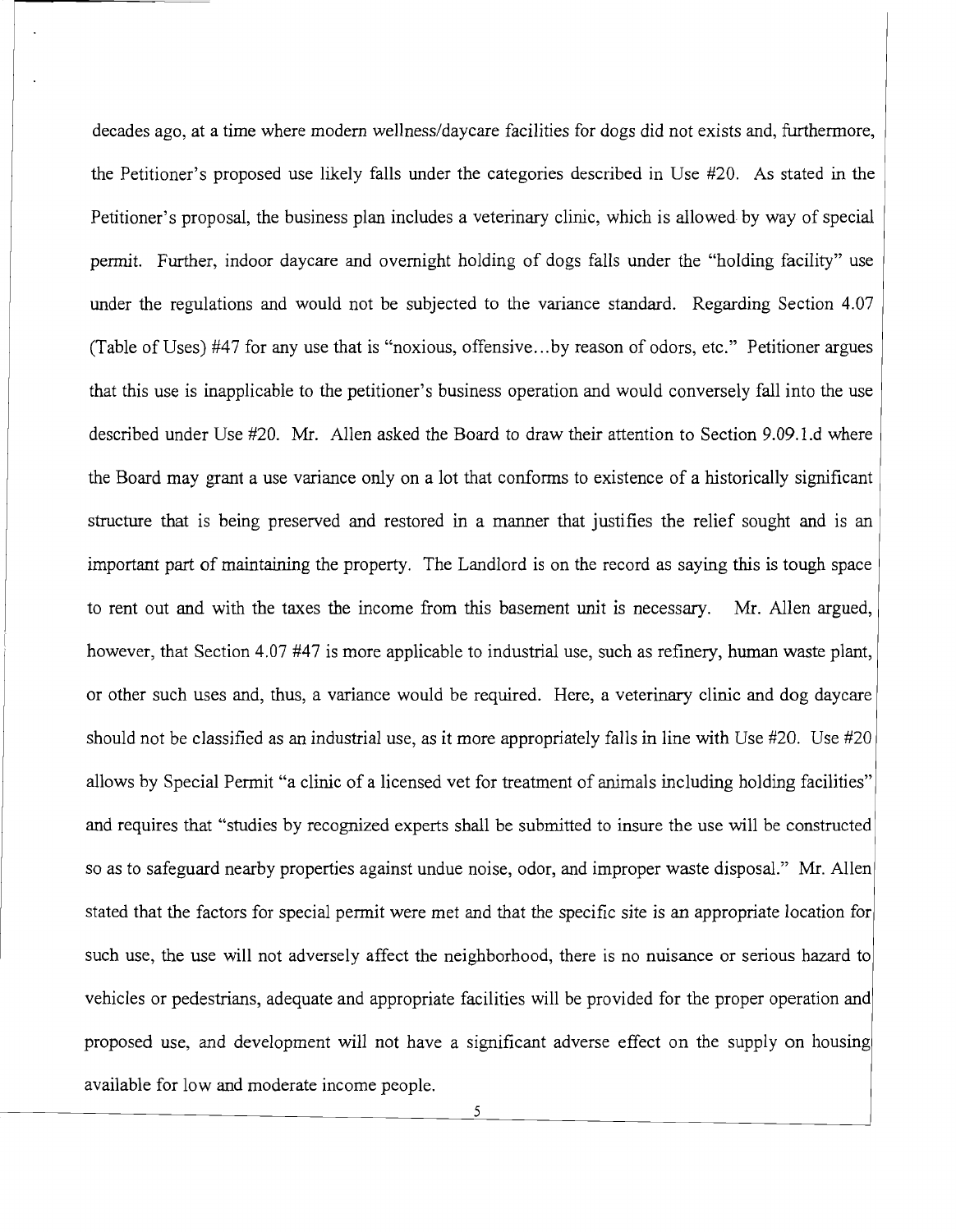Board member Hussey asked whether any other facilities existed in Brookline that provided dog daycare and overnight boarding. Mr. Allen answered in the affirmative, that there were four known facilities with similar services, however, no zoning relief was requested that he was aware of and, therefore, this issue has not been addressed before by the Board.

The Chairman asked whether anyone in attendance wished to speak in favor of or against the proposal. Mr. Allen introduced Susan Goldwitz to speak on behalf of the applicant's clients, several of whom were in attendance. Susan explained that she was very much in favor of the proposal and reiterated the applicant's high standard of service and the demand for this business in Brookline.

Richard Tuck, trustee of the building owner JMT Realty Trust, then spoke in favor of the applicants' proposal. Mr. Tuck stated that he has been impressed by the professionalism and reputations of Mr. Van Der Beek and Mr. Cleveland and, while he was initially skeptical of the proposal, is now fully behind it and hopes to have a long lasting relationship with the young company.

No one rose to speak against the proposal.

Polly Selkoe, Planner, delivered the findings of the Planning Board.

**Section 4.07** – *Table of Uses:* Dog daycare/kennel is not listed as a use in the Zoning By-law's Table of Uses. *Variance required.* 

**Section 4.07** -Table of Uses, Use #20A: Office or clinic of a licensed veterinarian for treatment of animals, including laboratories and holding facilities. Studies by recognized experts shall be submitted to insure the use will be constructed so as to safeguard nearby properties against undue noise, odor and improper waste disposal. *Special permit required.* 

**Section 4.07** – Table of Uses, Use #47: Any trade, industry, or other use that is noxious, offensive, or hazardous by reason of vibration or noise or the emission of odors, dust, gas, fumes, smoke, cinders, flashing or excessively bright light, refuse matter or electromagnetic radiation. *Variance required.* 

**Section 5.06.4.b.l-** Special District Regulations: All applications in the G-1.75(CC) District shall be subject to *Section 5.09, Design Review.* 

6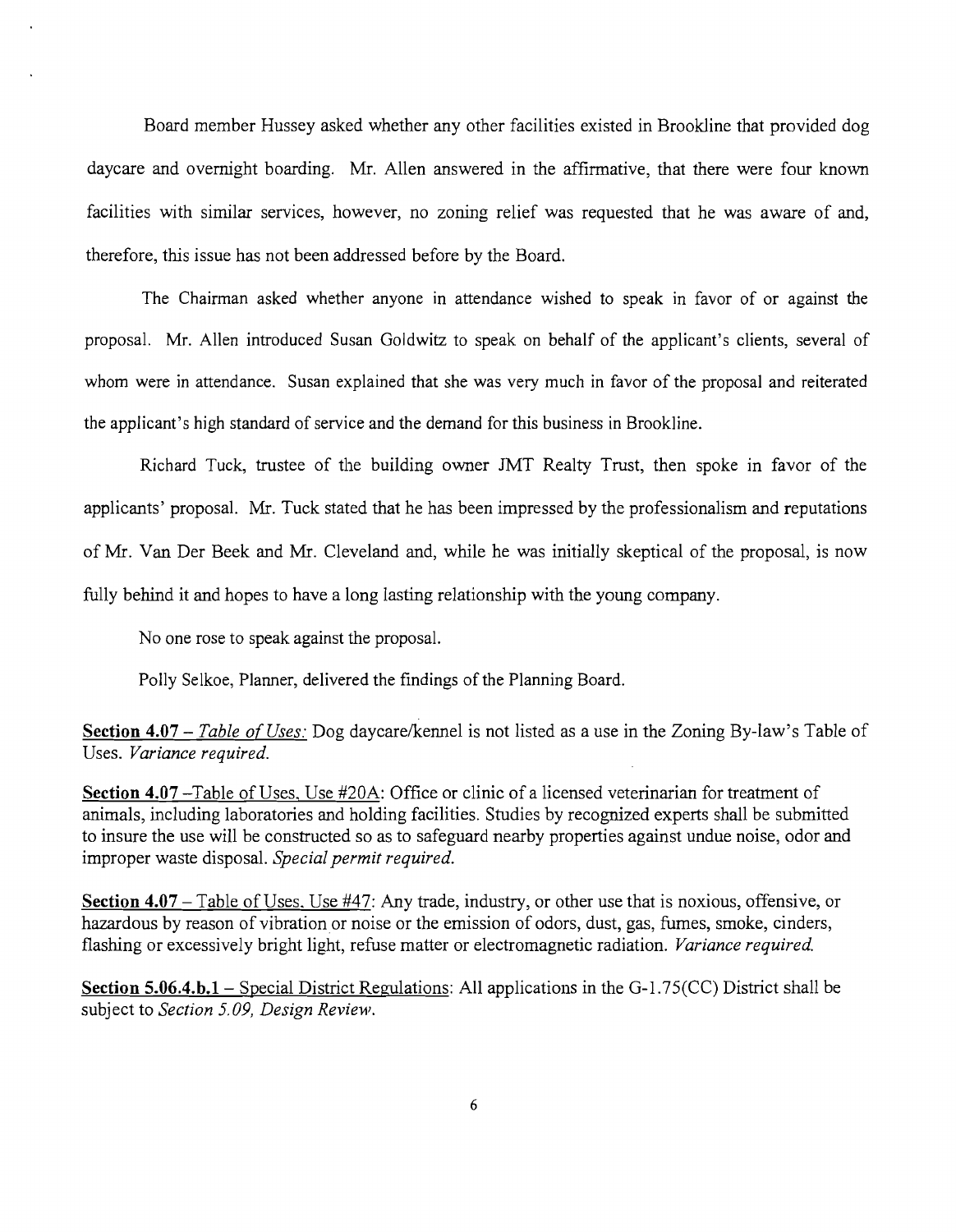## Section 5.09 - Design Review: *Any application in the G-l. 75(CC) District requires a special permit subject to the design review standards listed under* Section 5.09.4(a-l). *The most relevant sections of the design review standards are described below:*

- *Circulation* Most animals will be picked up and transported to the site by van in an effort to limit overall traffic. The applicant has indicated that the cost of daycare services will include transportation, and he expects most pet owners to take advantage of this service. All pedestrian access to the facility will be through the building's side door on the pedestrian walkway. Loading and unloading of the van will occur in the Centre Street East parking lot.
- *• Utility Service*  Utility services for the site are not expected to change. Waste from animals will be disposed of onsite through the existing sewer system.

### Section 8.02.2 - Alteration or Extension

 $\hat{\lambda}$ 

 $\bar{\chi}$ 

A special permit is required to alter a pre-existing non-conforming structure or use. This structure/use is nonconforming as to parking.

Modification, Board of Appeals case #2475, 7-1-1981: A modification of the previous Board of Appeals case limiting the basement space to 3,300 s.f. of non-medical office use is required. The current proposal involves 4,850 s.f. of finished space.

Ms. Selkoe reported that the Planning Board was supportive of this proposal. The Planning

Board determined that relief requested fell under Section 4.07 Use #20A, the petitioners met the

requirements for a Special Permit, and that a variance was not required for the proposal. Therefore, the

Planning Board recommends approval of the proposal and the floor plan submitted by Beantown Bed &

Biscuit and dated 11-13-2011, subject to the following conditions:

- 1. Prior to the issuance of a building permit, a final floor plan indicating all salient dimensions, including total square footage, shall be submitted subject to the review and approval of the Assistant Director of Regulatory Planning.
- 2. All access to the facility shall be exclusively through the building's side door along the pedestrian walkway.
- 3. All loading and unloading of animals shall occur in the Centre Street East parking lot and not on Harvard Street. All dogs shall be leashed during the loading/unloading process.
- 4. The applicant shall make all efforts to reduce noise and odor impacts on neighboring businesses, including but not limited to the install of an appropriate ceiling system for limiting noise transfer and quick cleanup and disposal of all animal waste.
- 5. All waste from the veterinary clinic and pharmacy/lab shall be disposed of appropriately and in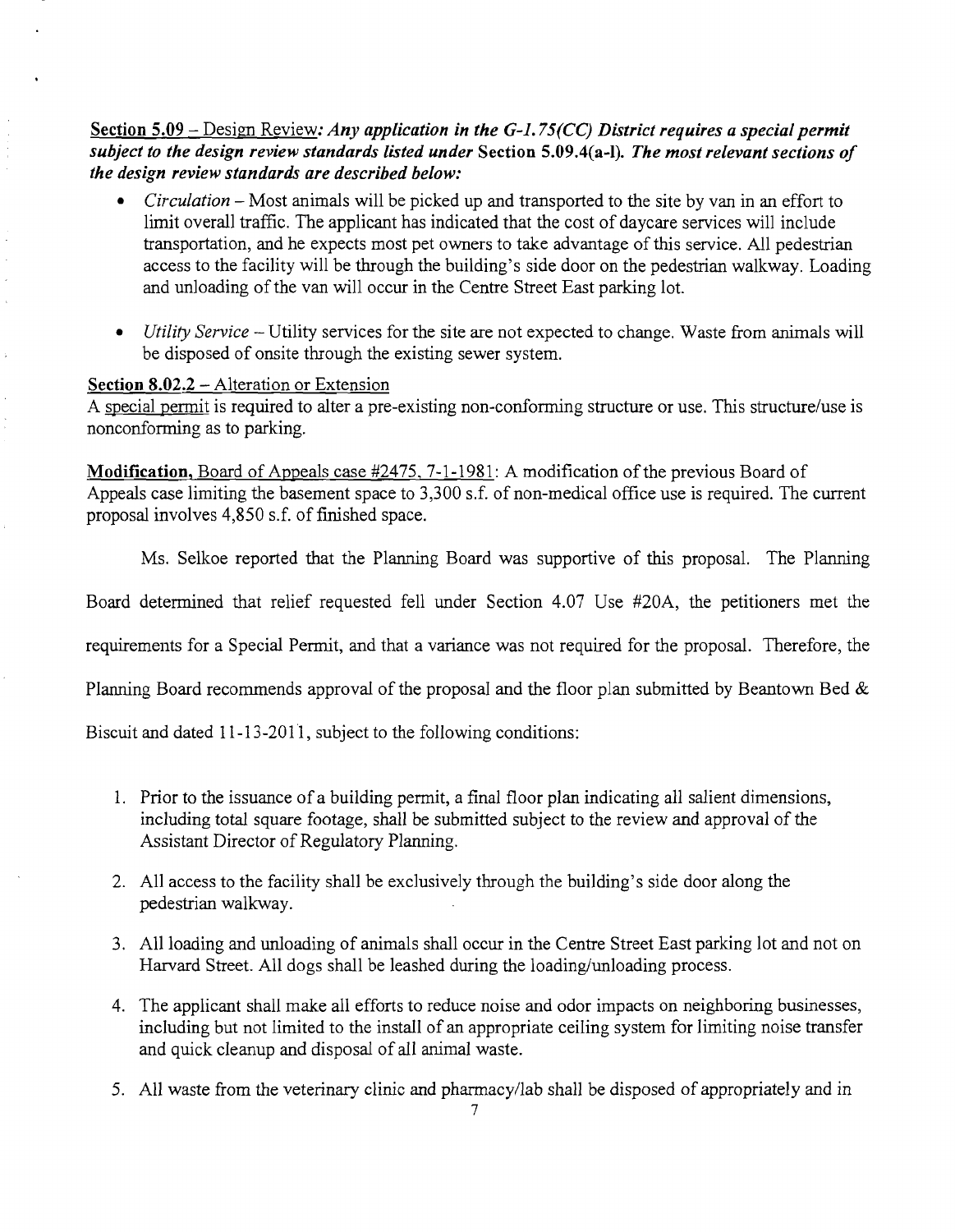compliance with all applicable health regulations.

- 6. No more than 50 dogs may be onsite during the day, and no more than 25 dogs may be onsite and boarded overnight.
- 7. Prior to the issuance of a building permit, the applicant shall submit to the Building Commissioner for review and approval for conformance to the Board of Appeals decision: 1) a final floor plan stamped and signed by a registered engineer or architect; and 2) evidence that the Board of Appeals decision has been recorded at the Registry of Deeds.

The Chairman then called upon Michael Shepard, Building Commissioner, to deliver the comments of the Building Department. Mr. Shepard indicated that he was impressed by the applicant's proposal and that, while he first cited several zoning codes that may be relative to the request, that he was comfortable with the applicability of Use #20 requiring a special permit only. Mr. Shepard reported that the Building Department was supportive of the requested relief.

The Board, having heard all the testimony, deliberated on the merits of the application. The Chairman asked whether veterinary services would be open to the public and what the procedure was for pick up and drop off of the dogs. Bed  $&$  Biscuit owner Adam Van Der Beek stated affirmatively, that veterinary services would be available both for the general public and daycare clients. Regarding pickup and drop off, Van Der Beek stated that there is one drop off and one pick up per day – the company has keys for client's homes and are able to come and go regardless of the client's particular schedule. Board member Geller stated that this was clearly a migration of the uses stated under 4.07 #20 and, while he is not opposed to the proposal, he does not want to set a precedent with this proposal and feels that the code needs to be expanded. The Chairman stated that this was a stretch of the code, but was in favor of this specific proposal and how it relates to the table of uses. The Chairman reiterated that the Town of Brookline should revisit the table of uses and make appropriate changes if it saw fit.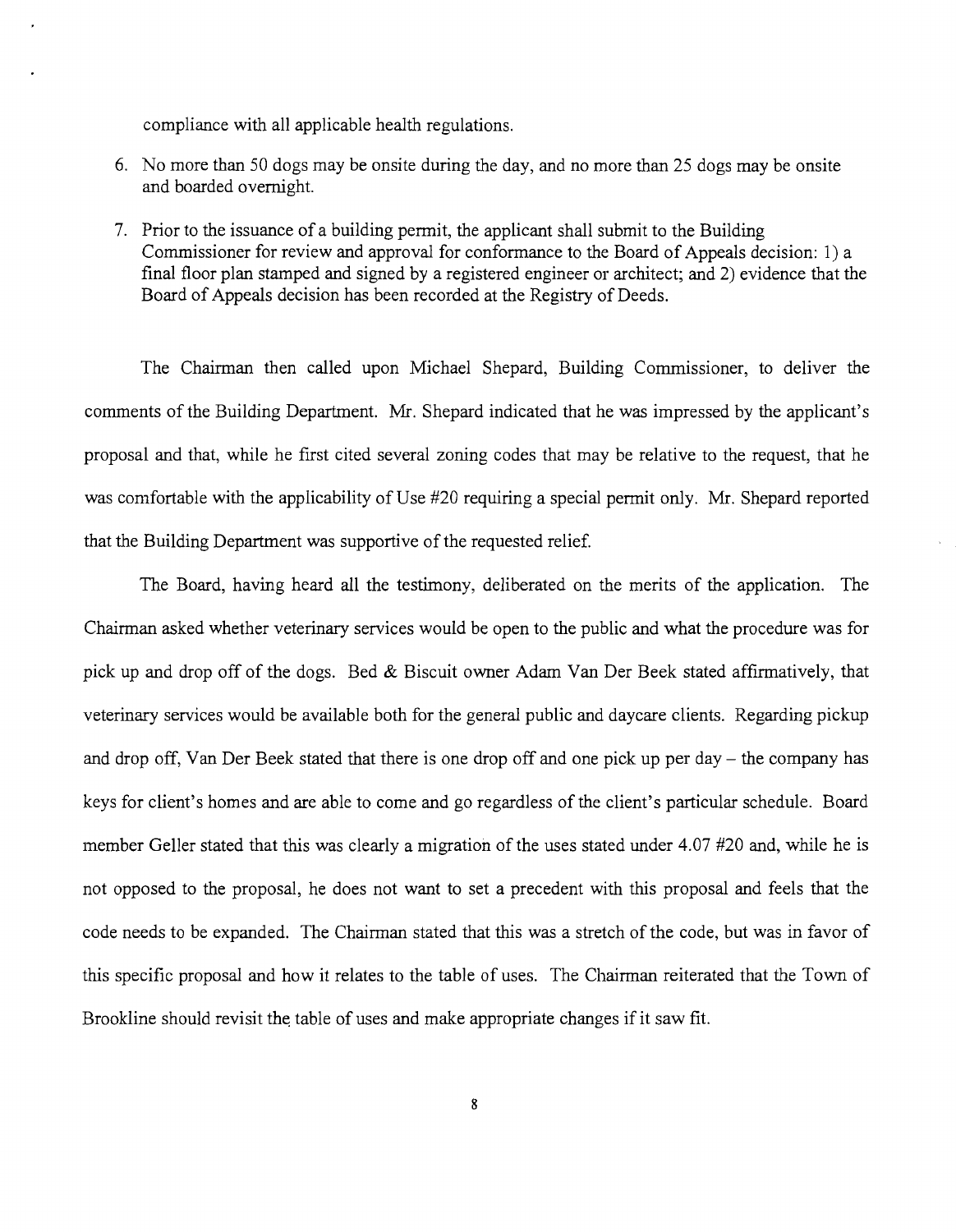The Board then determined, by unanimous vote that the requirements of 4.07 #20A, 5.06.4.b.1,

Section 5.09 and Section 8.02.2 were met. The Board made the following specific findings pursuant to

### said Section 9.05:

- a. The specific site is an appropriate location for such a use, structure, or condition.
- b. The use as developed will not adversely affect the neighborhood.
- c. There will be no nuisance or serious hazard to vehicles or pedestrians.
- d. Adequate and appropriate facilities will be provided for the proper operation of the proposed use.

Accordingly, the Board voted unanimously to grant the requested relief subject to the following conditions:

- 1. Prior to the issuance of a building permit, a final floor plan indicating all salient dimensions, including total square footage, shall be submitted subject to the review and approval of the Assistant Director of Regulatory Planning.
- 2. All access to the facility shall be exclusively through the building's side door along the pedestrian walkway.
- 3. All loading and unloading of animals shall occur in the Centre Street East parking lot and not on Harvard Street. All dogs shall be leashed during the loading/unloading process.
- 4. The applicant shall make all efforts to reduce noise and odor impacts on neighboring businesses, including but not limited to the install of an appropriate ceiling system for limiting noise transfer and quick cleanup and disposal of all animal waste.
- 5. All waste from the veterinary clinic and pharmacy/lab shall be disposed of appropriately and in compliance with all applicable health regulations.
- 6. No more than 50 dogs may be onsite during the day, and no more than 25 dogs may be onsite and boarded overnight.
- 7. Prior to the issuance of a building permit, the applicant shall submit to the Building Commissioner for review and approval for conformance to the Board of Appeals decision: 1) a final floor plan stamped and signed by a registered engineer or architect; and 2) evidence that the Board of Appeals decision has been recorded at the Registry of Deeds.

Unanimous Decision of The Board of Appeals